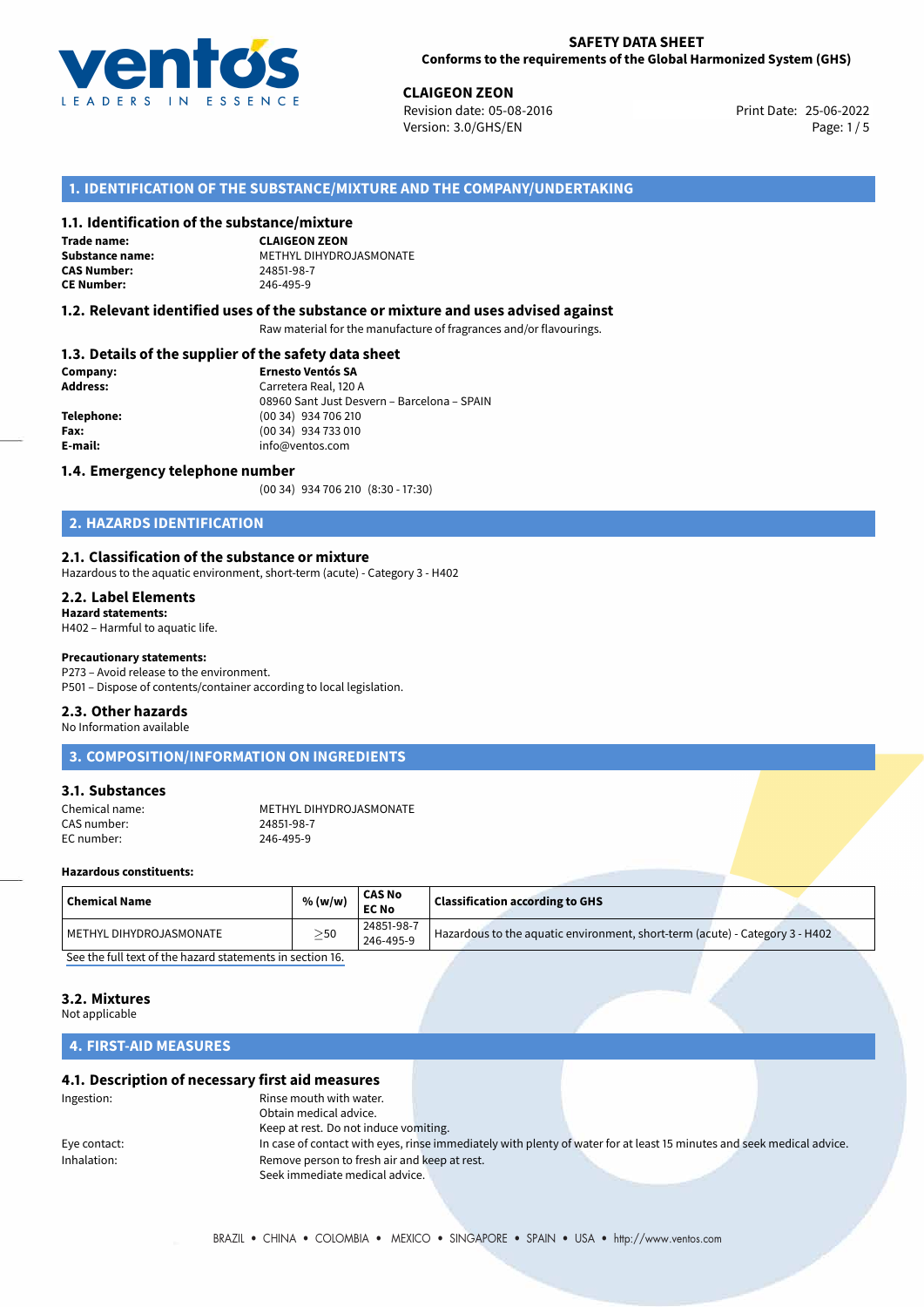

**CLAIGEON ZEON**<br>
Revision date: 05-08-2016 **Print Date: 25-06-2022** Version: 3.0/GHS/EN Page: 2 / 5

Skin contact: Take off immediately all contaminated clothing. Thoroughly wash affected skin with soap and water. Seek medical attention if symptoms persist.

# **4.2. Most important symptoms and effects, both acute and delayed**

No information available.

# **4.3. Indication of any immediate medical attention and special treatment needed**

No information available.

# **5. FIRE-FIGHTING MEASURES**

# **5.1. Extinguishing Media**

Water spray, carbon dioxide, dry chemical powder or appropriate foam. For safety reasons do not use full water jet.

### **5.2. Special hazards arising from the substance or mixture**

Known or Anticipated Hazardous Products of Combustion: Emits toxic fumes under fire conditions.

#### **5.3. Advice for firefighters**

High temperatures can lead to high pressures inside closed containers. Avoid inhalation of vapors that are created. Use appropriate respiratory protection. Do not allow spillage of fire to be poured into drains or watercourses. Wear self-contained breathing apparatus and protective clothing.

# **6. ACCIDENTAL RELEASE MEASURES**

#### **6.1. Personal precautions, protective equipment and emergency procedures**

Evacuate surronding areas. Ensure adequate ventilation. Keep unnecessary and unprotected personnel from entering. Do not breathe vapor/spray. Avoid contact with skin and eyes. Information regarding personal protective measures: see section 8.

#### **6.2. Environmental precautions**

To avoid possible contamination of the environment, do not discharge into any drains, surface waters or groundwaters.

#### **6.3. Methods and materials for containment and cleaning up**

Cover with an inert, inorganic, non-combustible absorbent material (e.g. dry-lime, sand, soda ash). Place in covered containers using non-sparking tools and transport outdoors. Avoid open flames or sources of ignition (e.g. pilot lights on gas hot water heater). Ventilate area and wash spill site after material pickup is complete.

# **6.4. Reference to other sections**

Information regarding exposure controls, personal protection and disposal considerations can be found in sections 8 and 13.

# **7. HANDLING AND STORAGE**

# **7.1. Precautions for safe handling**

Do not store or handle this material near food or drinking water. Do not smoke. Avoid contact with the eyes, skin and clothing. Wear protective clothing and use glasses. Observe the rules of safety and hygiene at work. Keep in the original container or an alternative made from a compatible material.

# **7.2. Conditions for safe storage, including any incompatibilities**

Store in tightly closed and preferably full containers in a cool, dry and ventilated area, protected from light. Keep away from sources of ignition (e.g. hot surfaces, sparks, flame and static discharges). Keep away from incompatible materials (see section 10).

# **7.3. Specific end use(s)**

No information available.

### **8. EXPOSURE CONTROLS AND PERSONAL PROTECTION**

## **8.1. Control parameters**

Components with occupational exposure limits: None known.

#### **8.2. Exposure controls**

Measures should be taken to prevent materials from being splashed into the body. Provide adequate ventilation, according to the conditions of use. Use a mechanical exhaust if required.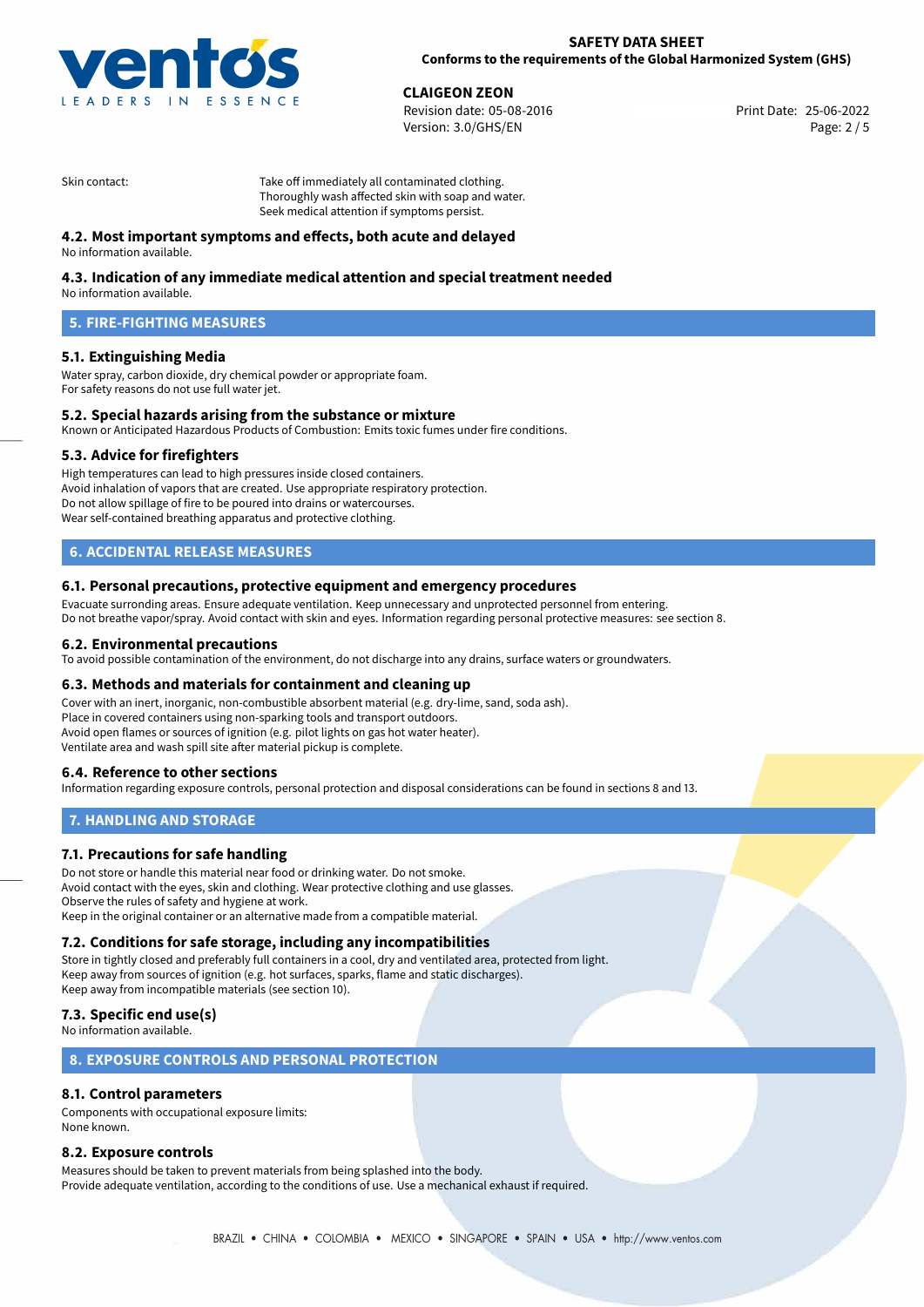

**CLAIGEON ZEON**<br>
Revision date: 05-08-2016<br> **Print Date: 25-06-2022** Revision date: 05-08-2016 Version: 3.0/GHS/EN Page: 3 / 5

### **8.3. Individual protection measures, such as personal protective equipment**

Eye/Face protection: Chemical safety goggles are recommended. Wash contaminated goggles before reuse. Chemical-resistant gloves are recommended. Wash contaminated gloves before reuse. Body protection: Personal protective equipment for the body should be selected based on the task being performed and the risks involved. Respiratory Protection: In case of insufficient ventilation, use suitable respiratory equipment. Environmental exposure controls: Emissions from ventilation or process equipment should be checked to ensure they comply with environmental protection legislation. In some cases, filters or engineering modifications to the process equipment will be necessary to reduce emissions to acceptable levels.

# **9. PHYSICAL AND CHEMICAL PROPERTIES**

#### **9.1. Information on basic physical and chemical properties**

| Appearance:                            | Liquid                         |
|----------------------------------------|--------------------------------|
| Colour:                                | Conforms to standard           |
| Odour:                                 | Conforms to standard           |
| Odour theshold:                        | Not determined                 |
| pH:                                    | Not determined                 |
| Melting point/freezing point:          | Not determined                 |
| Boling point/boiling range:            | > 300                          |
| Flash point:                           | 160 °C                         |
| Evaporation rate:                      | Not determined                 |
| Flammability:                          | Not determined                 |
| Lower flammability/Explosive limit:    | Not determined                 |
| Upper flammability/Explosive limit:    | Not determined                 |
| Vapour pressure:                       | <0,001 mm Hg (20°C);2,5 (97°C) |
| Vapour Density:                        | Not determined                 |
| Density:                               | $0,996-1,006$ g/mL (20°C)      |
| Relative density:                      | $0,996 - 1,006$ (20°C)         |
| Water solubility:                      | NEARLY INSOLUBLE IN WATER      |
| Solubility in other solvents:          | Not determined                 |
| Partition coefficient n-octanol/water: | Not determined                 |
| Auto-ignition temperature:             | Not determined                 |
| Decomposition temperature:             | Not determined                 |
| Viscosity, dynamic:                    | Not determined                 |
| Viscosity, kinematic:                  | Not determined                 |
| Explosive properties:                  | Not determined                 |
| Oxidising properties:                  | Not determined                 |

### **10. STABILITY AND REACTIVITY**

#### **10.1. Reactivity**

No hazardous reactions if stored and handled as prescribed/indicated.

### **10.2. Chemical stability**

The product is stable if stored and handled as prescribed/indicated.

#### **10.3. Possibility of hazardous reactions**

No hazardous reactions if stored and handled as prescribed/indicated.

#### **10.4. Conditions to Avoid**

Conditions to Avoid: Excessive heat, flame or other ignition sources.

#### **10.5. Incompatible materials**

Avoid contact with strong acids and bases and oxidizing agents.

#### **10.6. Hazardous decomposition products**

During combustion may form carbon monoxide and unidentified organic compounds.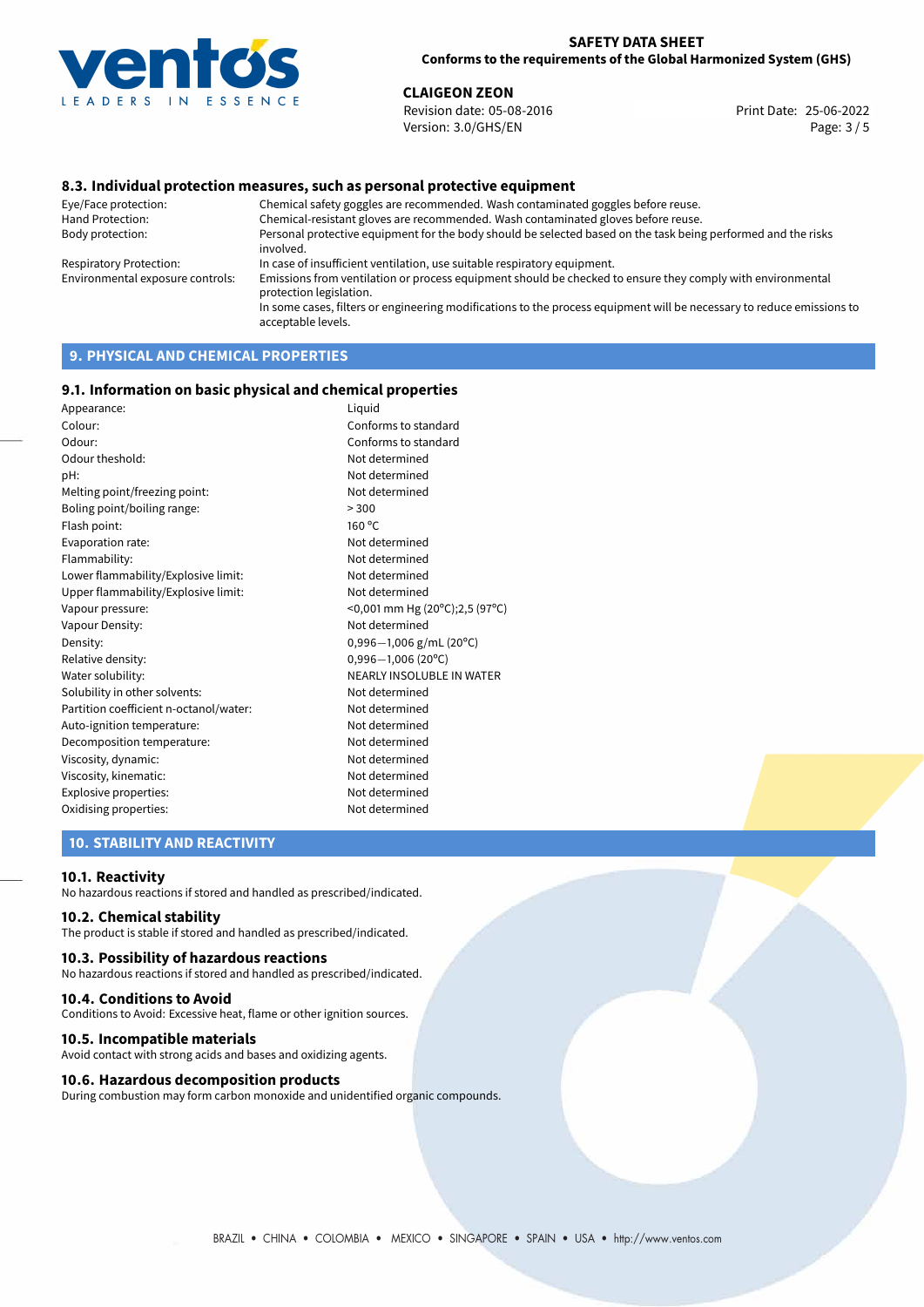

**CLAIGEON ZEON**<br>
Revision date: 05-08-2016 **Print Date: 25-06-2022** Version: 3.0/GHS/EN Page: 4 / 5

# **11. TOXICOLOGICAL INFORMATION**

| Based on the data available, the criteria for classification are not met. |
|---------------------------------------------------------------------------|
| Based on the data available, the criteria for classification are not met. |
| Based on the data available, the criteria for classification are not met. |
| Based on the data available, the criteria for classification are not met. |
| Based on the data available, the criteria for classification are not met. |
| Based on the data available, the criteria for classification are not met. |
| Based on the data available, the criteria for classification are not met. |
| Based on the data available, the criteria for classification are not met. |
| Based on the data available, the criteria for classification are not met. |
| Based on the data available, the criteria for classification are not met. |
|                                                                           |

# **12. ECOLOGICAL INFORMATION**

#### **12.1. Toxicity**

**Assessment:** Harmful to aquatic life. **Experimental/calculated data:** No information available.

# **12.2. Degradability**

No information available.

### **12.3. Bioaccumulative potential**

No information available.

## **12.4. Soil mobility**

No information available.

## **12.5. Other adverse effects**

See also sections 6, 7, 13 and 15 Do not allow to get into waste water or waterways.

#### **13. DISPOSAL CONSIDERATIONS**

#### **13.1. Waste treatment methods**

Dispose of in accordance with national and local environmental regulations.

### **14. TRANSPORT INFORMATION**

|                                  | <b>ADR/RID/ADN</b>                | <b>IMDG</b>                       | <b>IATA-ICAO</b>                  |
|----------------------------------|-----------------------------------|-----------------------------------|-----------------------------------|
| 14.1. UN Number                  | Not classified as hazardous goods | Not classified as hazardous goods | Not classified as hazardous goods |
| 14.2. UN Proper Shipping Name    | Not applicable                    | Not applicable                    | Not applicable                    |
| 14.3. Transport Hazard Class(es) | Not applicable                    | Not applicable                    | Not applicable                    |
| 14.4. Packing Group              | Not applicable                    | Not applicable                    | Not applicable                    |
| 14.5. Environmental hazards      | No                                | <b>No</b>                         | No                                |
| <b>Additional information</b>    |                                   |                                   |                                   |

#### **14.6 Special precautions for user**

None known

#### **14.7. Transport in bulk according to Annex II of MARPOL 73/78 and the IBC Code**

No information available

# **15. REGULATORY INFORMATION**

# **15.1. Safety, health and environmental regulations/legislation specific for the substance or mixture**

No information available

# **16. OTHER INFORMATION**

**Full text of the R-phrases, hazard statements and precautionary statements mentioned in section 3:** H402 – Harmful to aquatic life.